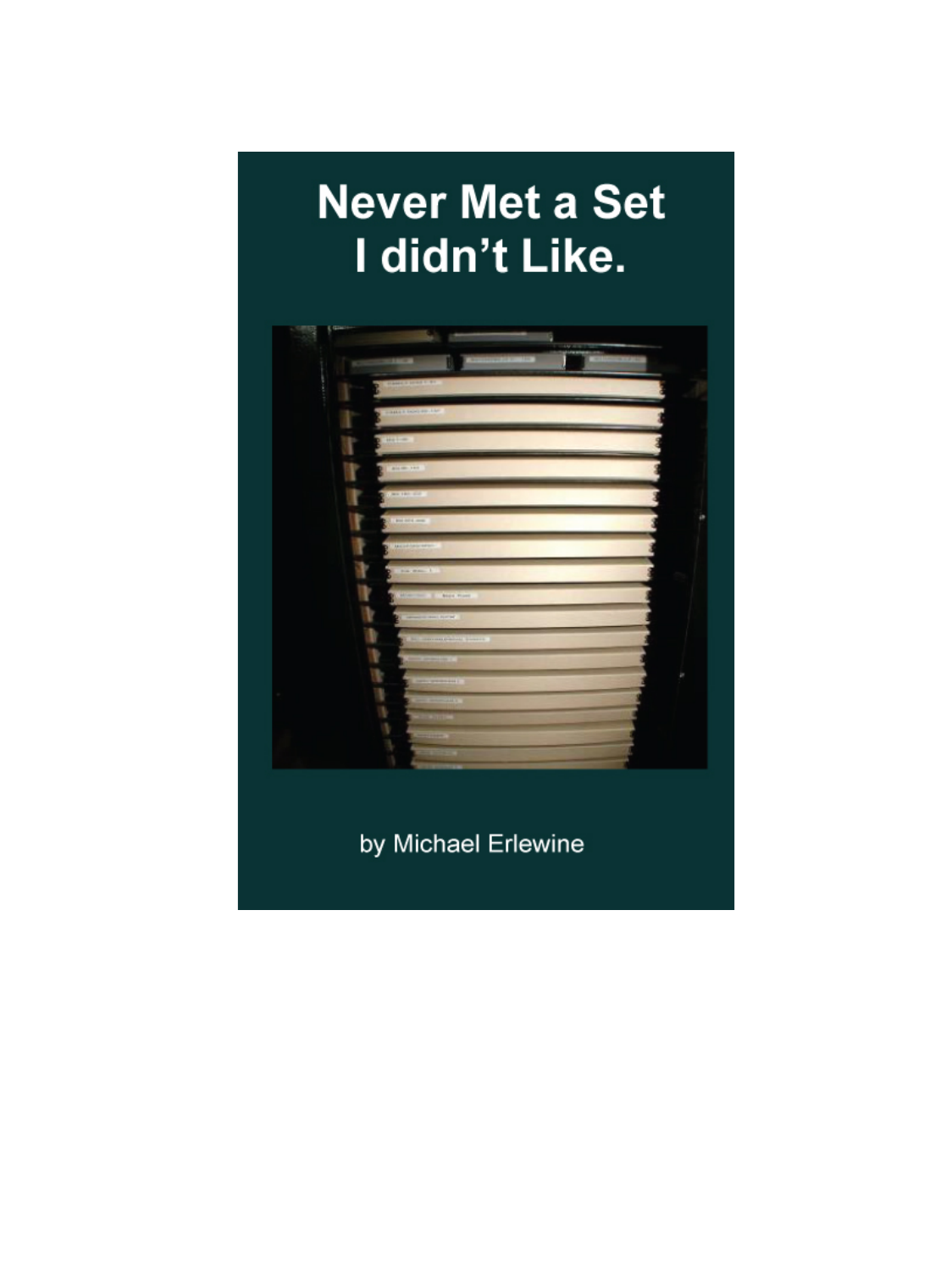# I Never Met a Set I Didn't Like

by

Michael Erlewine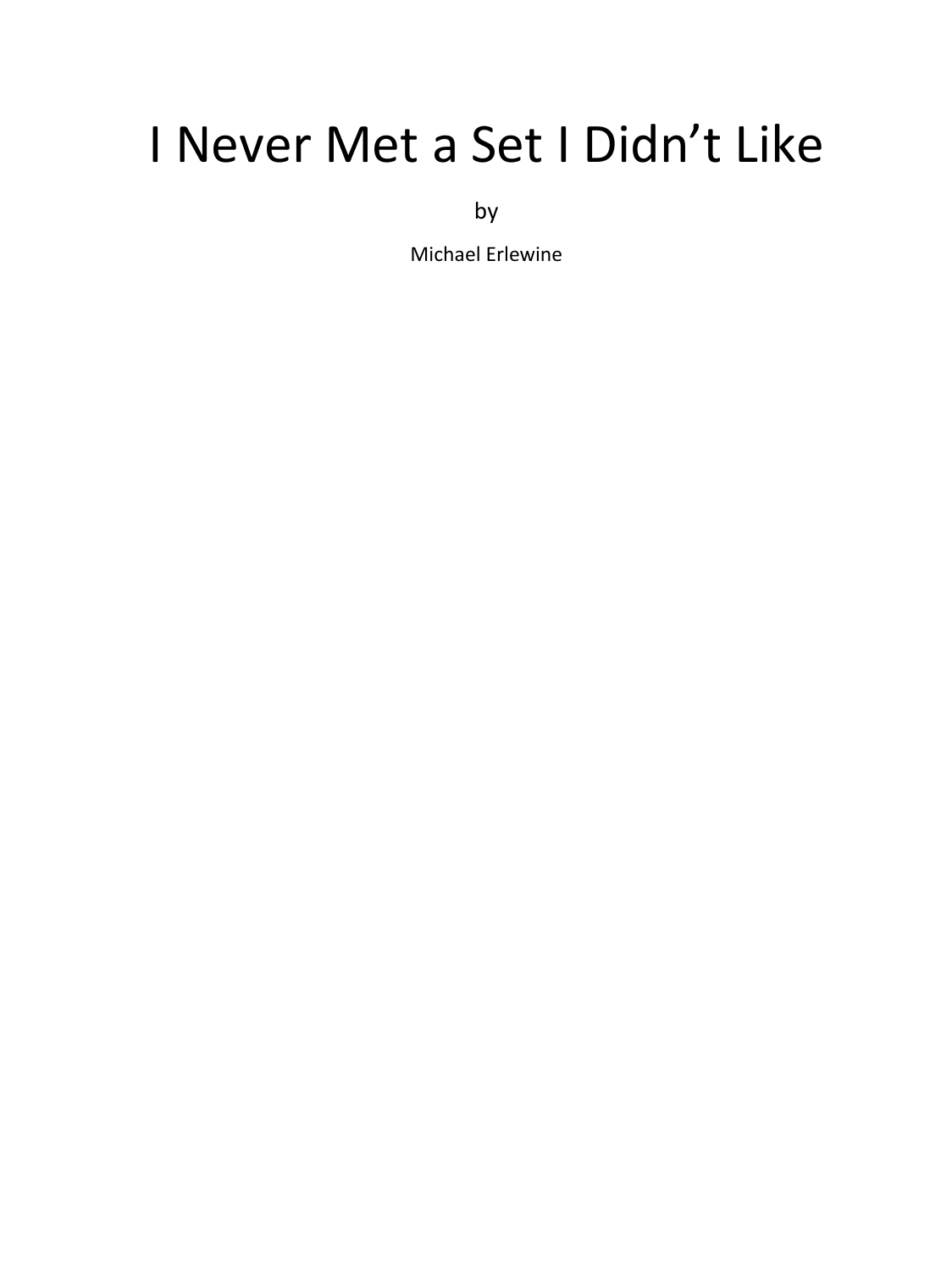#### INTRODUCTION

This is not intended to be a finely produced book, but rather a readable document for those who are interested in in this series on concert poster artists and graphic design. Some of these articles still need work.

Michael@Erlewine.net

Here are some other links to more books, articles, and videos on these topics:

Main Browsing Site: [http://SpiritGrooves.](http://spiritgrooves/)net/

Organized Article Archive: [http://MichaelErlewine.](http://michaelerlewine/)com/

YouTube Videos <https://www.youtube.com/user/merlewine>

Spirit Grooves / Dharma Grooves

Copyright © Michael Erlewine

You are free to share these blogs provided no money is charged

Cover Photo of Poster expert Jacaeber Kastor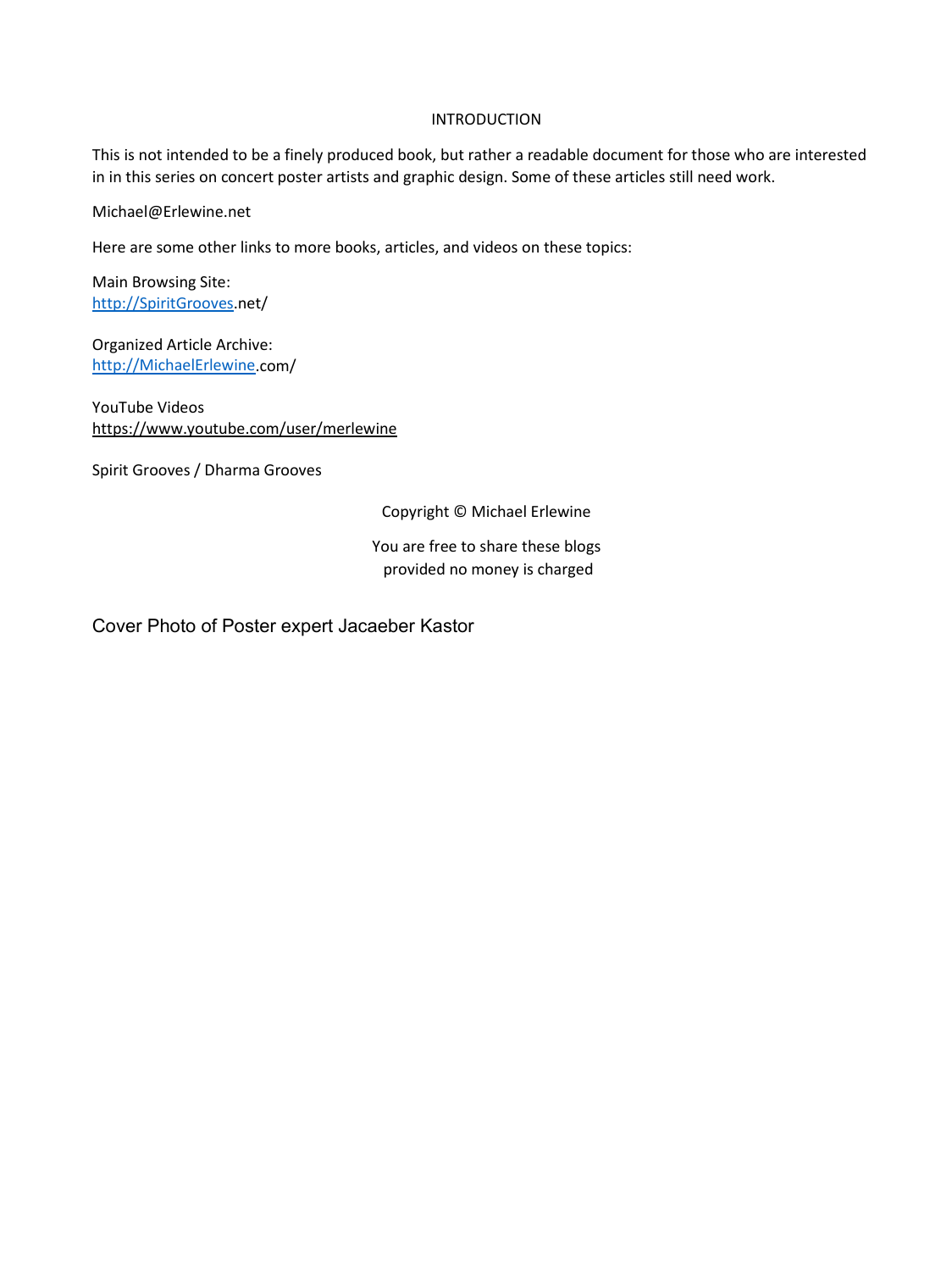## **Poster Sets**

## **I Never Met a Set I Did Not Like**

#### by Michael Erlewine

I never met a set I did not like, but that's just me. What is it about having a complete set of something that is so satisfying? I have no idea, but I am an addict, that's for sure, which is not to suggest I don't collect posters in ones - singly. I am an addict for those too! But, let's just talk about sets.

Before we get too far, let's be clear that aside from those sets numbered by the publisher, what constitutes a set is something more or less agreed upon by senior collectors, rather than a simple process of counting them up. There are very few numbered sets that are that simple. Even the socalled classic numbered sets of the Family Dog and Bill Graham Original Series are based on what collectors consider the numbered set, a particular set of posters, but not necessarily every piece of paper with 'Bill Graham Presents' on it.

The same is true for the Family Dog Numbered Series,

which consists of some 147 events, complete with their particular posters, handbills, and cards. And this is just what is called the 'original series,' and does not include all the pre-Family Dog dance series, the Family Dog at the Great Highway, and the Family Dog series at Maritime Hall. These are not considered part of the main set, although there is no absolute reason why they could not be, since the same promoter, Chet Helms, holds all the copyrights. They are considered mini sets of their own.

The Bill Graham situation is even more complicated, as most of you reading this already know. Let's review it:

Bill Graham Original Series of posters, handbills, and postcards, some 289 events

- Bill Graham Presents (over 300 posters)
- Bill Graham New Fillmore (over 500 posters)
- Bill Graham Special Events (about 31 posters)
- Bill Graham Fillmore East ( a dozen or so posters)

The above are all quite distinct series, but, in addition, there are any number of flyers and handbills and what-nots for special event shows. How about all the B&W flyers by artist Randy Tuten for Bill Graham? Where do they fit in?

Anyway, you get the idea. We have somewhat of a clear idea as to what the main sets are, but we are walking on kind of shaky ground here, should we decide to look down at all of the pieces of paper that may have fallen through the cracks. Collectors agree to ignore those.

#### **Non-California Sets by Michael Erlewine**

There are other posters that are collected as a set, such as the Kaleidoscope series of round posters from Los Angeles, but even this set has a couple of items that may or may not be considered necessary as part of that set, and they are square. And then there is the Grande Ballroom, that very much collected series from Detroit.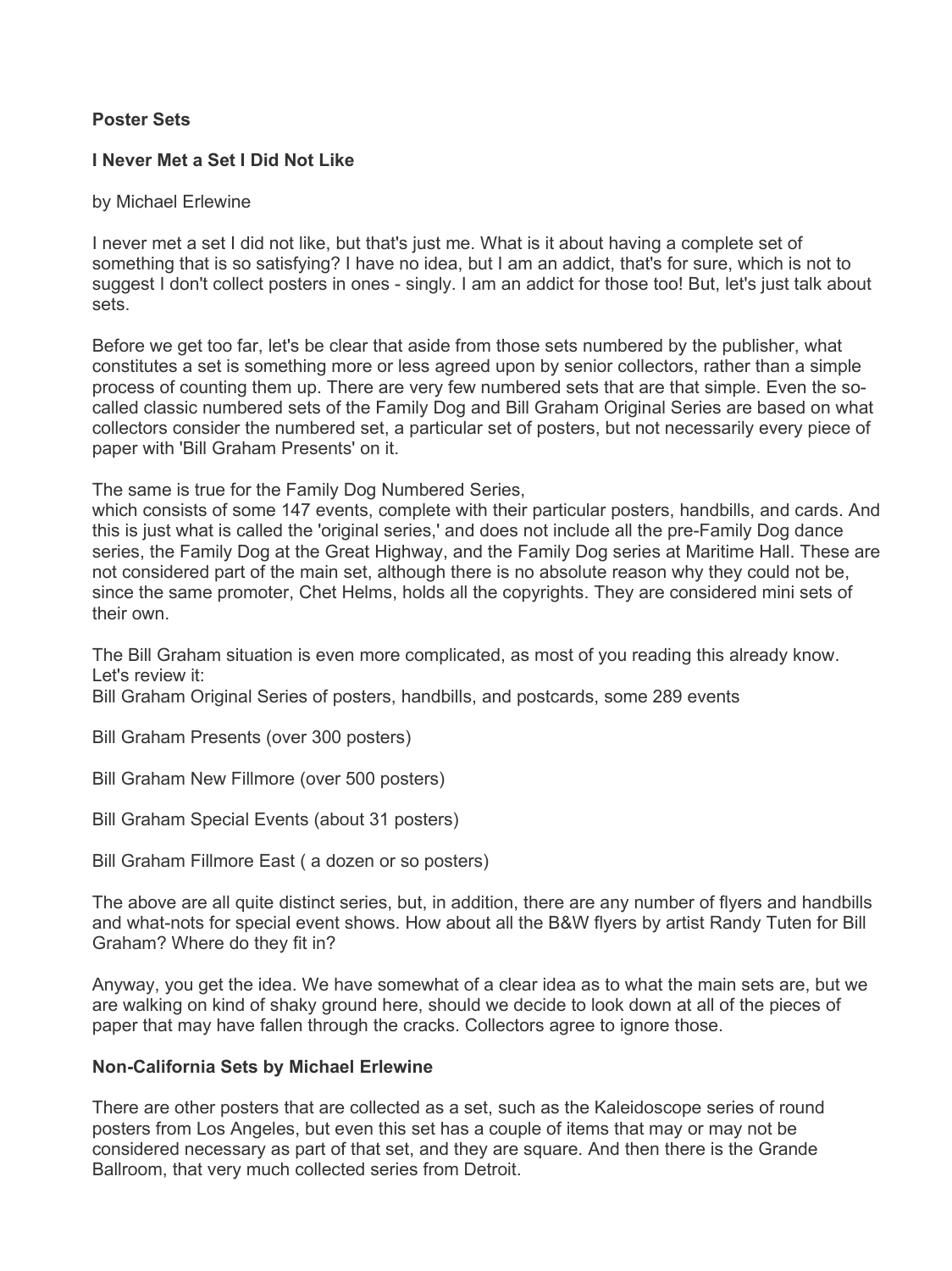With the Grande Ballroom, we have a choice of collecting full posters, handbills, and cards or any one of them.

A lot of people collect the cards, and the posters are also widely collected, but some of the posters are quite rare. With the handbills, which are very rare, there are some numbers with as few as perhaps a single known copy. The handbills have fewer adherents, but they are a very determined lot. And like all the venues mentioned above, there is the falloff factor to consider. It is kind of like walking out into a lake and reaching a drop off. Do you keep going and declare more and more as part of what you collect or stay with where you are, and call it a set?

Using the Grande Ballroom as an example, do we collect only the Russ Gibb events at the Grande Ballroom itself, or do we collect all the Russ Gibb events, even those held out of state and out-ofcountry? Do we collect some of the shows held there after Gibb's tenure, like the Grande Family shows, various John Sinclair-oriented fund-raisers, or just any event held there? Do we collect posters for events held at the Grande Ballroom (after all, it was in use for decades before Russ Gibb) before the Russ Gibb Grande shows? These are questions that only you, the collector, can answer.

However collectors of Grande Material more or less agree that the Russ Gibb material is what they will collect, with perhaps the three Grande Family cards thrown in for good measure, if you can find them.

## **Two Types of Sets**

To clarify: there are two types of sets generally collected, those numbered by the original publisher, and those numbered by collectors. Of all the sets numbered by the original publisher, perhaps only the Neon Rose is locked-in-stone as a fixed set. There are 26 Neon Rose. Period. The artist, Victor Moscoso, numbered them.

When you get into the other numbered sets, there are 147 numbered Family Dog events and 289 numbered events in the Bill Graham Original series. With both of these venues, there are all kinds of variations, with respectful arguments or discussions about what is the first printing and what was printed after the event, for aftermarket sales.

What is the point of all this? It is that in all but a very few cases, the numbered sets are held together by the intent of the original publisher's numbering system (and these are sometimes missnumbered) or by the glue of collectors' agreements as to what constitutes a set. However you look at it, it all works out and the system seems to be working.

## **The Value of Sets Compared to Selling Them Individually**

There is some argument as to the value of sets. One would think that a complete set, with all the missing spots filled, would be worth more than selling the same set piecemeal. We have adherents on both sides. Some collectors state that a complete set is worth something extra, a premium to cover the expense and time to hunt down and collect all posters in that set, while others think that, because there are fewer buyers available for the really large and expensive sets, that it is better to break up the set and sell it off that way. Those who would break up sets and sell them figure that there are those few buyers for the really expensive pieces, who (ironically enough) will buy them to complete their own sets. The rest (smaller pieces) can be sold off elsewhere, with the net result being, so they say, more total dollars. The sell-as-a-set folks feel that, while there may be fewer buyers able to afford a complete set, you only need to find that one buyer who appreciates the work involved in building a set and the beauty of having the entire set on hand. And they are out there. Having a complete set if very satisfying and something to behold. It is also a good investment, in most cases. These things appreciate.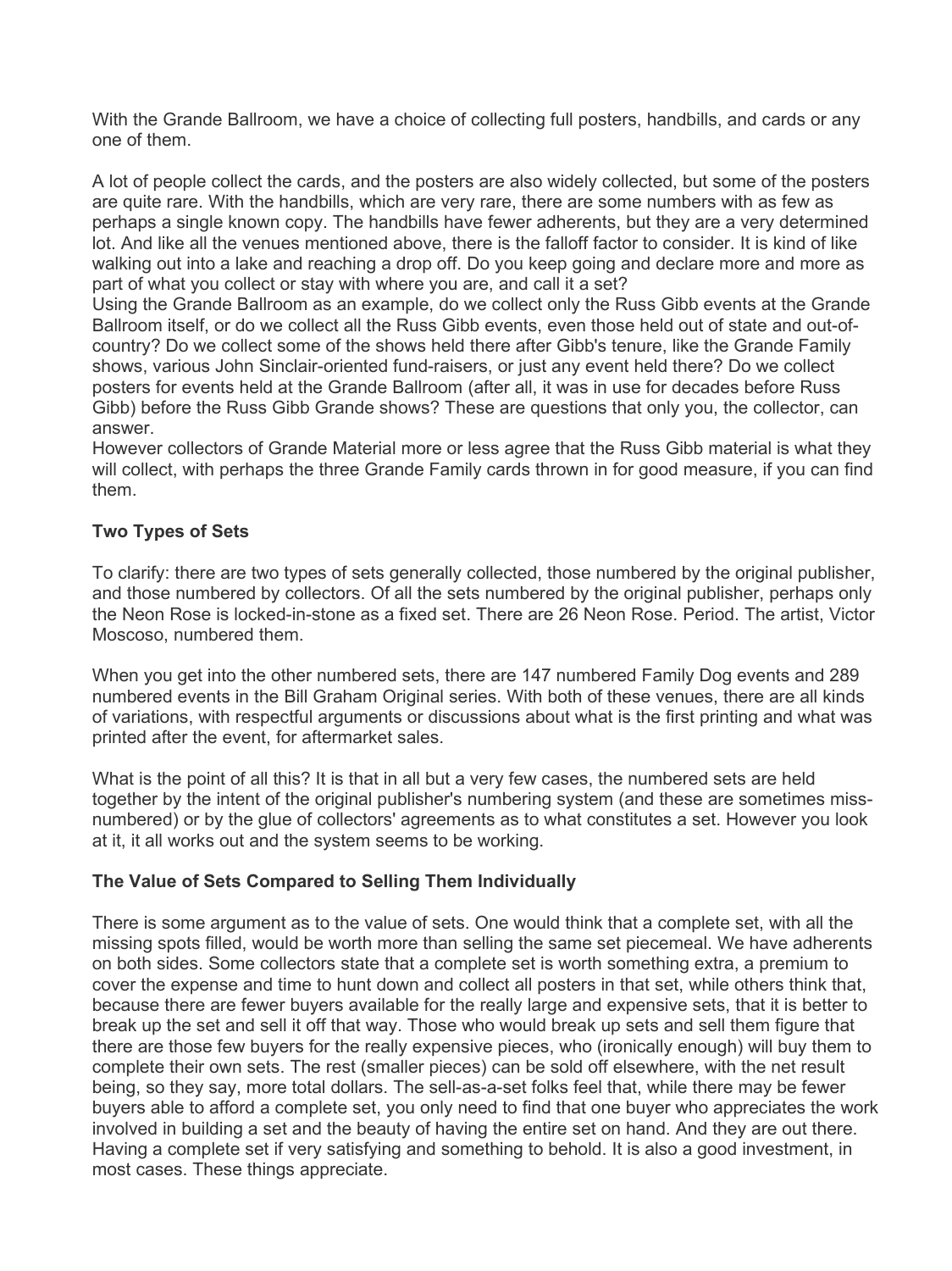## **Downside of Set Collecting**

However, one of the downsides of collecting a set is you end up buying a certain amount of really ugly posters, or posters of no real consequence (as to the bands at the gig, or the artwork itself), posters you would never collect otherwise. You have to fill those empty spots to complete a set.

And rarity of a numbered set is totally dependent on the weakest link in the set: whichever poster happens to be the rarest - fewer copies exist. And these most-rare posters can be rare because everyone like them and took them home to keep (and won't sell them), or because they were ugly and no one took them home and they were left as trash in the street. An even more fickle reason for a poster to be rare, and this is probably the most common one, is that something happened to that poster on the way to the event, like a printing mishap, an under-run, or whatever. In one case (The Who/Toronto card in the Grande Ballroom series), that card is rare because custom officials refused to allow it to cross the border into Canada from the U.S. because they were protecting Canadian printers and advertisers. There are all kinds of reasons why a poster can be rare.

Whatever the reason, that one weak link in the set, that "most rare" poster limits the total amount of sets that can exist. Period. Of course, some collectors, anxious to complete their sets, have tried to declare this poster or that poster as not needed for a complete set, but these mostly-bogus reasons have not held up and reason has prevailed. Any poster, handbill, or card that was printed BEFORE an event to advertise that event is to be considered part of the full set. And the fact of the matter is that all these collectors who try to disqualify a really difficult poster to find, fight like mad to add that same poster to their collection. End of story.

## **Image Sets**

Another very popular practice is to collect an 'image set'. An image set is a complete set or run of the posters, but not with original printings. Instead, any printing (reprint) is considered fair game to build an image set, whether it be a poster, handbill, or card. The key is to have all the images. An image set usually contains both originals and reprints as part of a set. Image sets can bring real bucks too.

There are probably as few as 10 near-complete sets of the original Grande posters known. No less an expert than archivist Eric King says there may be as few as 30 complete sets of originals for the Family Dog and Bill Graham series of posters. In the Family Dog series, the numbers 1, 2, and 7 are very rare. In the Bill Graham Originals, that first poster with the Peter Bailey "East Wind Printers" on it is very rare, as is the 2nd, the original Batman poster.

Poster collectors will continue to argue the merits or lack thereof of collecting sets. For my part, I say: there is something very nice about a set.

## **Some Major Sets**

So, some posters that are collected in sets or runs include:

Bill Graham Original Posters, Handbills, and Cards (289 main events), Bill Graham Original Series

Bill Graham Fillmore East Posters, Set

Bill Graham Presents (larger non-Fillmore events, 200+ items), Set: Bill Graham Presents BGP

Bill Graham New Fillmore Events (560+ events), See: Bill Graham New Fillmores BGF

Bill Graham Special Events (29+ events), Set: Bill Graham Special Events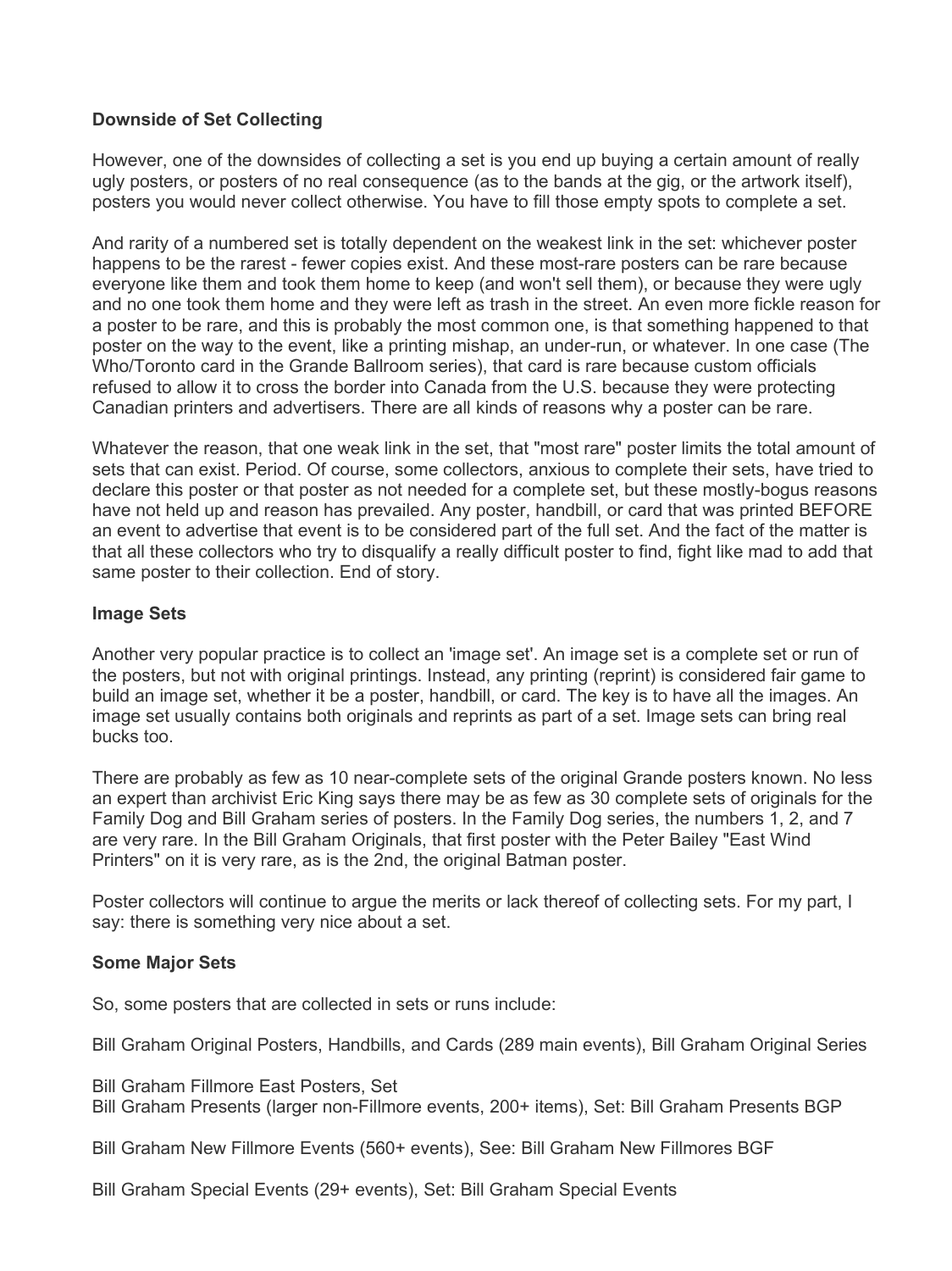Family Dog Pre-series Events (9 or so events), Set: Pre-family Dog

Family Dog Original Posters, Handbills, and Cards (147 main events), Set: Family Dog Series

Family Dog at Denver (13 events), Set: Family Dog Denver

Family Dog at the Great Highway (perhaps 80 pieces), Family Dog Great Highway

Family Dog at Maritime Hall (20 or so pieces), Family Dog at Maritime Hall

Retinal Circus Cards (32 cards), Set: Retinal Circus Cards

Kaleidoscope Venue (20 pieces), Set: Kaleidoscope L.A.

Neon Rose (26 posters), Set: Neon Rose

Mountain Aire Festival (20 or so piece), Set: Mountain Aire

Charlatans Triptych in the Family Dog See, Set: Charlatans Triptych Alton Kelley's Dinosaurs (11 or so pieces), Set: Dinosaurs

Grande Ballroom Posters, Handbills, and Cards, Set: Grande Ballroom Cards

Collectors also collect the complete numbered series for artists like:

Mark Arminski

Derek Hess

## **What Items Comprise the Major Sets**

Below, we will present the required elements in most of the major sets that are collected. If you are serious about collecting the Bill Graham Series, the Family Dog Series, the Neon Rose Series, and the Grande Ballroom series, you will need to invest in what is the definitive book that provides the details to discriminate between originals, reprints, pirates, and bootlegs of these important series. This is the book by poster archivist Eric King. You can get details here: See: Collector's Guide to Psychedelic Rock Concert Posters (BOOK)

## **The Family Dog Original Series Set: Defined**

Since I am asked what constitutes a complete set of Family Dog, I will include it here, thanks in part to Jacaeber Kastor, Phil Cushway, and most of all to Eric King for clarifying this material. As mentioned above, if you do not have Erik Kings indispensable book on this venue, then you have no way to discriminate properly all the variations and difference between originals and reprints.

Numbers 1 through and including 147 Denver Family Dog at Family Dog at Denver at 1601 West Evans Street

It is considered necessary to have BOTH color variations of FD-121

Within the 1 to 147 set are three of the Denver posters, and they are FD-79 (FDD-01), FD-82 (FDD-03), and FD-84 (FDD-04)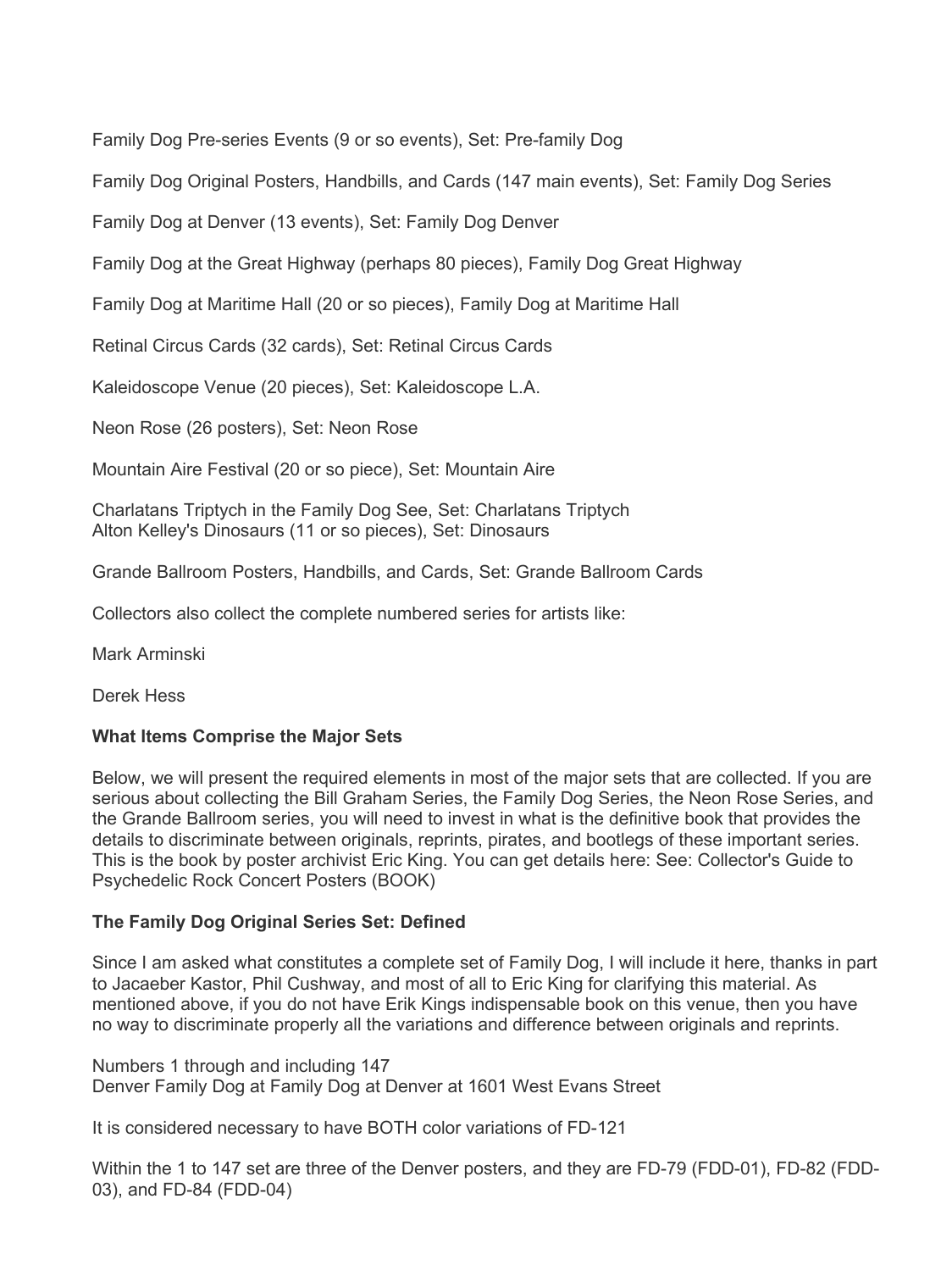The 13 Denver Posters that are not in the set:

That leaves numbers: 2, 5, 6, 7, 8, 9, 10, 11, 12, 13, 14, 15, and 18. There is no FDD-17, and while FDD-16 exists in plate form, it was never printed. It is rumored that this poster will be printed in a special edition.

## **Family Dog Handbills**

There are 41 handbills, running from FD-001 to FD-041. According to Eric King, a set is complete with one image, and variations are not considered necessary. Also Eric King states that the alternate (and rejected design) for FD-02 is NOT considered necessary, as it was never distributed, and distribution to advertise an event is considered a requirement for inclusion.

#### **Family Dog Postcards**

The postcards start at Family Dog FD-042 and continue to FD-147, and also include all of the Denver (FDD) events, with one exception, that there is no FDD-09 card.

After FD-147

Eric King's book makes it clear that, although many items exist after FD-147, there is no way of defining a complete set beyond that number. There are many problems. Although Chet Helms went on to hold events at "Playland," which were called "Family Dog at the Great Highway," some of the events went organized by Helms, and others were events where he loaned the venue for a particular night to another promoter. Some have the Family Dog logo, some do not. There is a lot of disagreement here and I suggest (once again) that those interested order King's book for complete details.

There are also problems with the Family Dog at Denver, where other promoters held concerts and even used Chet Helm's logo, but without his knowledge or consent.

#### **Bill Graham Original Series Set: Defined**

Many of you have asked why we have no images for the Bill Graham series of posters, at least for the earlier dates, so some explanation is in order. It is not because we have not researched this series. We have, of course.

The Bill Graham archives, including the copyrights to all the Bill Graham posters up to the year 2001 were purchased from the Bill Graham organization, which itself is now owned by Clear Channel. The new owner of these copyrights has notified us that these images are his copyrights and that we are not to show any of these images on our site, even in the thumbnail size we use. We respect his right to do so, but feel sorry that this is the case, because of the part these posters have played in the lives of many of us who grew up in the sixties. We hope that they will reconsider this decision.

Thanks for the following, in part to Jacaeber Kastor, Phil Cushway, and most of all to Eric King for clarifying this.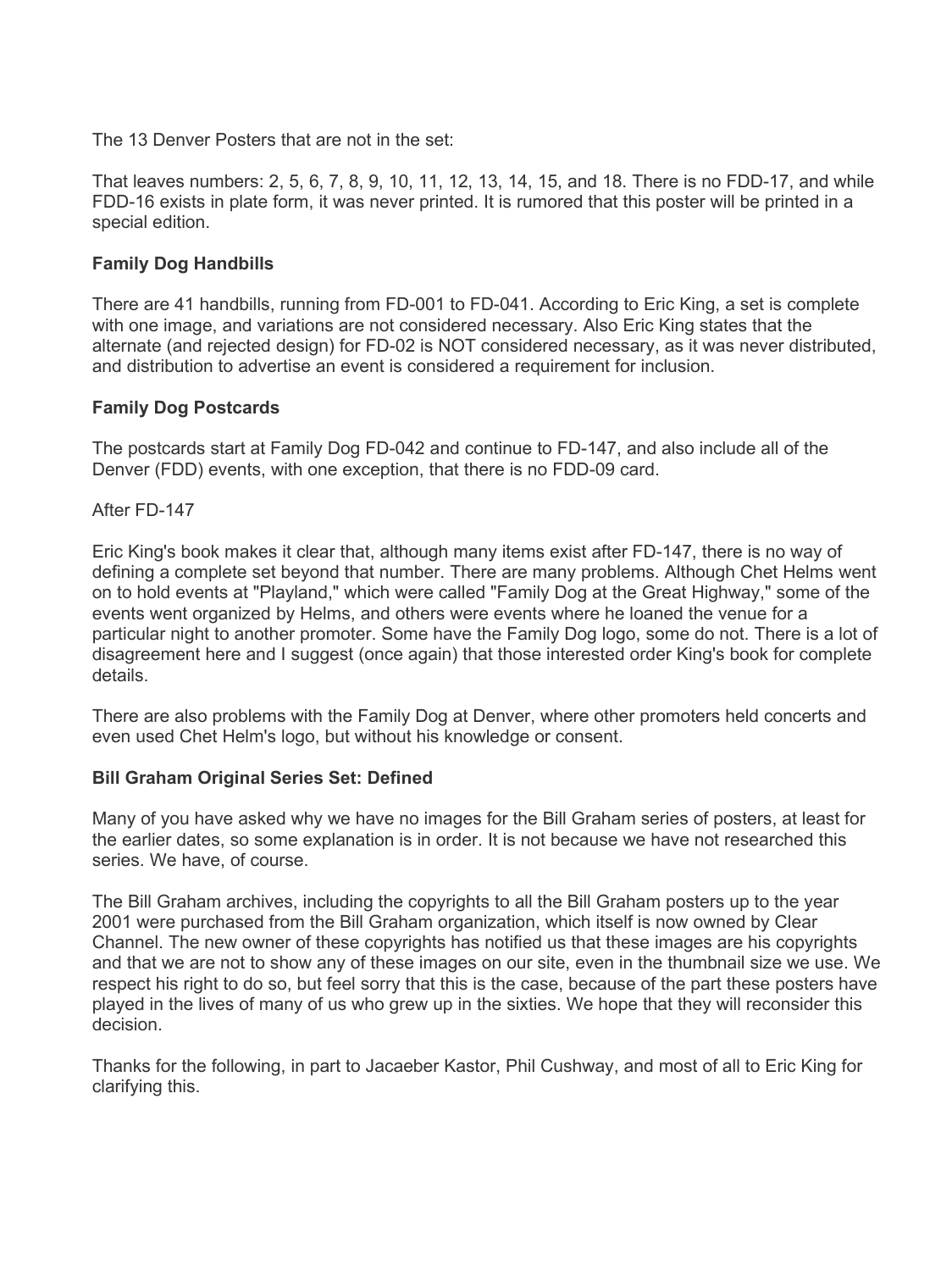If you do not have Erik Kings indispensable book on this venue, then you have no way to discriminate properly all the variations and difference between originals and reprints.

Here is what a set consists of:

#### **Posters**

The Bill Graham Original Series set begins with "0," rather than "1," which is simply out of order, and runs to number 289.

There is no BG-234

A number of these items have alternates, so you also must have: BG-140-A, BG-215-A, and BG-232-A.

Also, with BG-276, it is acceptable to have either version 'A' or 'B' to complete a set.

#### **Bill Graham Card Set**

To hold a complete set of Bill Graham cards, it is necessary to have BG-274-A, which was only issued in a card format.

There are NO CARDS for BG-000, BG-004, BG-014, BG-017, BG-019, and BG-021.

A complete BG card set also requires that you have the three-color variants for cards printed with the splitfountain technique, and these are:

BG-053, BG-056, BG-062, BG-235, BG-236, BG-273, and BG-274. Also needed is the polychrome reprint of BG-062.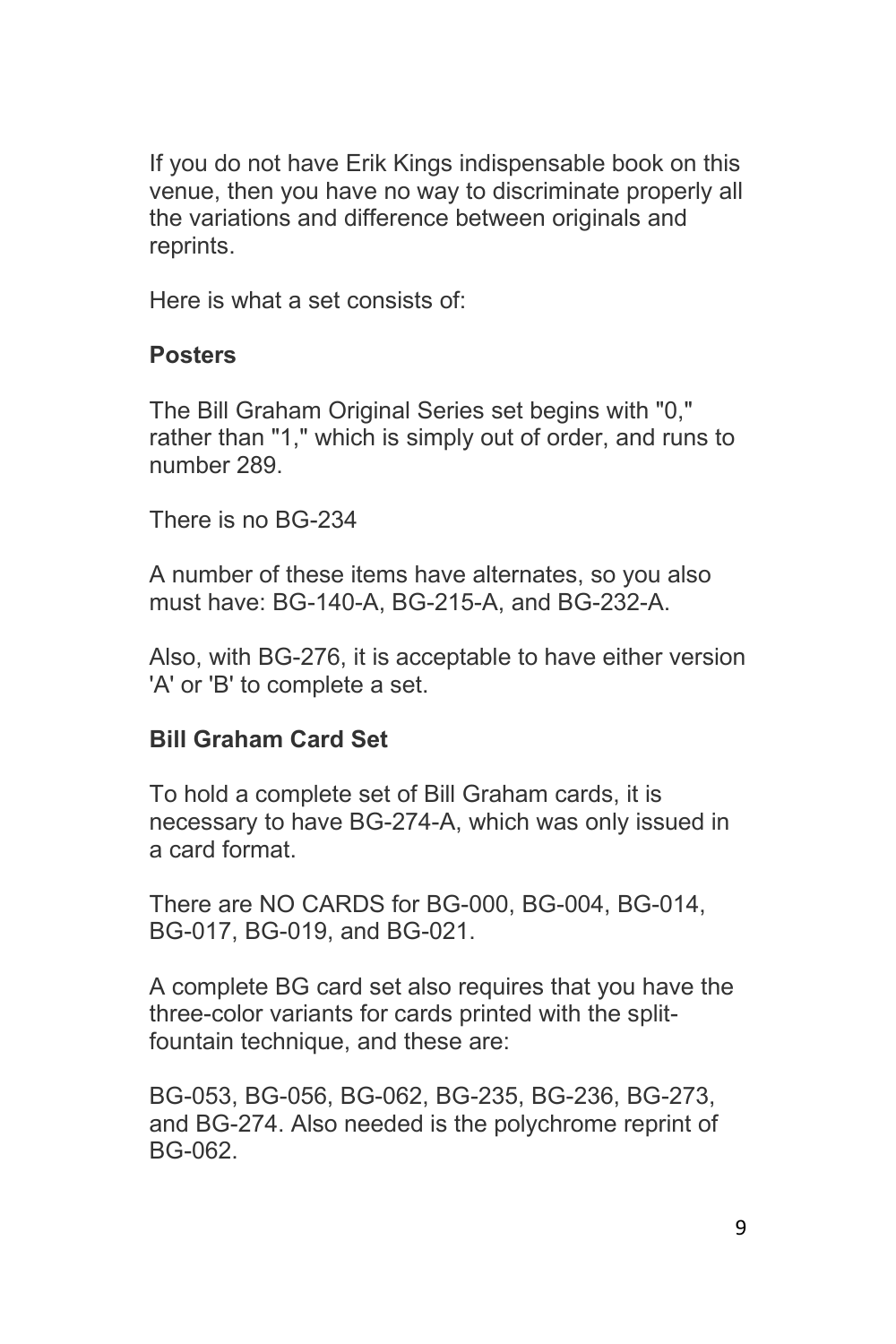Here is an article by poster expert Jacaeber Kastor on the BG set and sets in general. "Lines in Tomorrow's Sand" by Jacaeber Kastor.

## **The Bill Graham New Fillmore (BGF) : Defined**

The original Bill Graham series ended in early July of 1971, with two additional concerts, one in June of 1972 and another in June of 1973. That was the end of the original scene at the Fillmore West. In March of 1988, the Fillmore West was reopened and the series began once more. It is still going strong today and boasts over 500 posters. Now, that's a set! Here is what constitutes a set for BGP:

Starts with number 1 and runs sequentially through

BGF-112 and BGF-112-A, An event for the B-52's on 1989-07-28 BGF-118-A Bodeans on 1989-10-04 BGF-118-B George Clinton on 1989-10-20 BGF-120 NO SUCH POSTER EXISTS BGF-277 Los Van Van 1997-06-21 BGF-277-A Alice 97.3 1997-06-24 BGF-299 NO SUCH POSTER EXISTS BGF-394-A Stroke-9 2000-01-20 BGF-395-A Pretenders, 2000-02-14 BGF-462-A Badly Drawn Boy, 2001-05-19 BGF-479-A, Ween, 2001-08-28 BGF-479-B, Megadeth, 2001-09-14 BGF-530 Breeders, 2002-07-11 BGF-520 Vida Blue, 2002-07-11 … The list goes on

## **The Bill Graham Presents BGP:**

The Bill Graham Presents series started in 1985 and is still running today. It boasts over 300 posters. It differs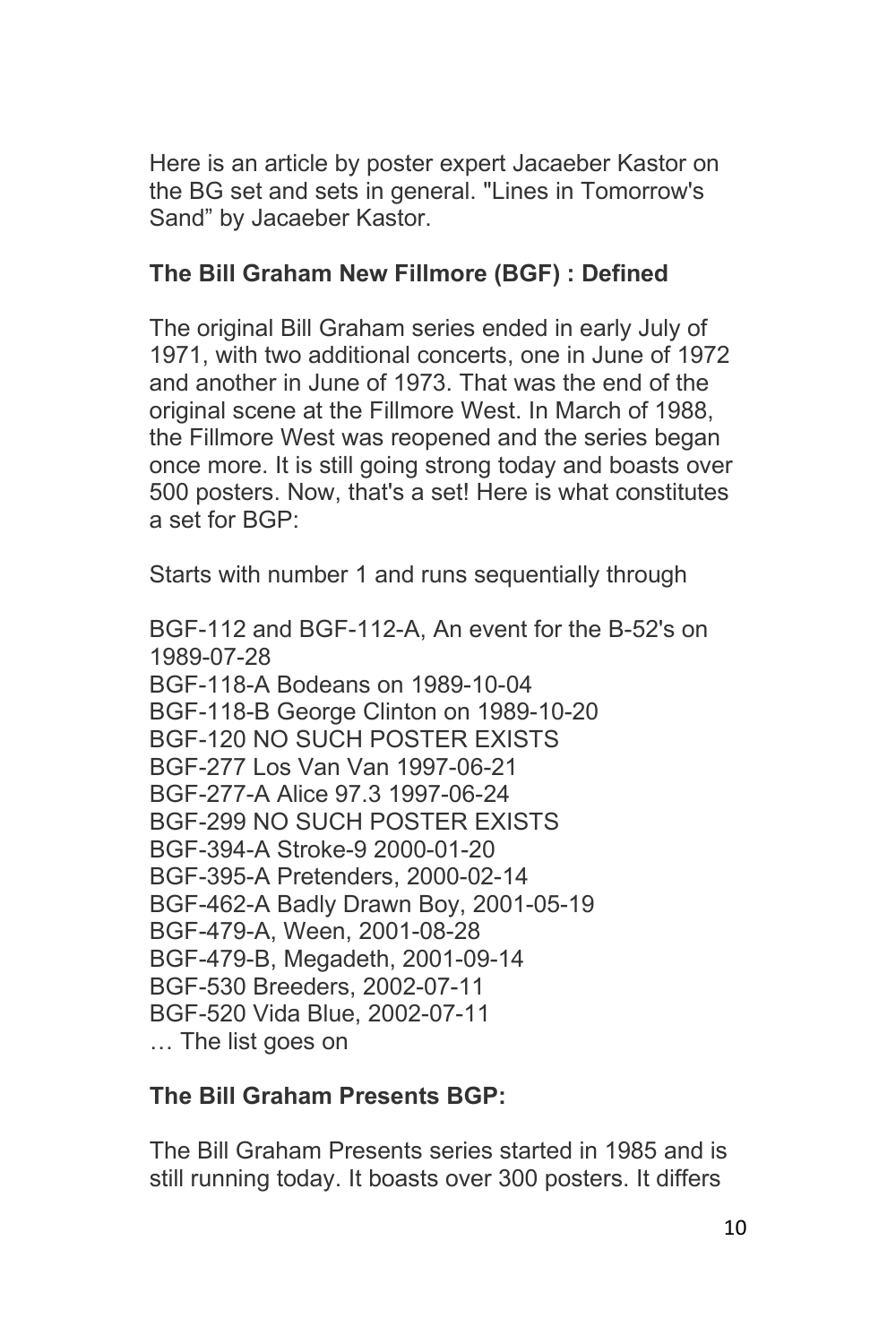from the BGF series (which is held at the Fillmore West) in that all of these events are held anywhere but at the Fillmore venue. Usually, these are large-scale events, requiring a stadium or coliseum, for groups like the Rolling Stones and so forth. And, unlike the New Fillmore Series, which hold events every week, the Bill Graham Presents BGP series is periodic, as needed, and correspondingly there are fewer of them. Some of these posters are oversize, very rare, and thus hard to find, for example:

BGP-032-A Who, 1987-08-29 BGP-032-B, Royal Danish Ballet, 1989-06-07 BGP-039, New Kids on the Block, 1991-02-10 BGP-039-A, Paul Simon, 1990-02-10 BGP-128, Steve Miller, 1995-08-24 BGP-128-A, Horde Festival, 1995-09-03

#### **BGSE: Bill Graham Special Events:**

The Bill Graham Special Events pieces are just that, shows put together by the Bill Graham folks for some special, often private, event or VIP gathering. There are about 29 of them at this point in time. Hard ones to find include:

BGSE-007, Eastern Acoustic Works, 1998-09-27 BGSE-007-A, KPMG, 1998-09-27 BGSE-016 Casey-Werner Distribution BGSE-016-A Gore 2000, 2002-09-17 BGSE-024, Musicmania, 2000-04-29 BGSE-024-A, Goo Goo Dols, 2000-04-29 BGSE-026, Who VIP Party, 2000-10-03 BGSE-026-A, MGD, 2000-10-26

#### **The Fillmore East**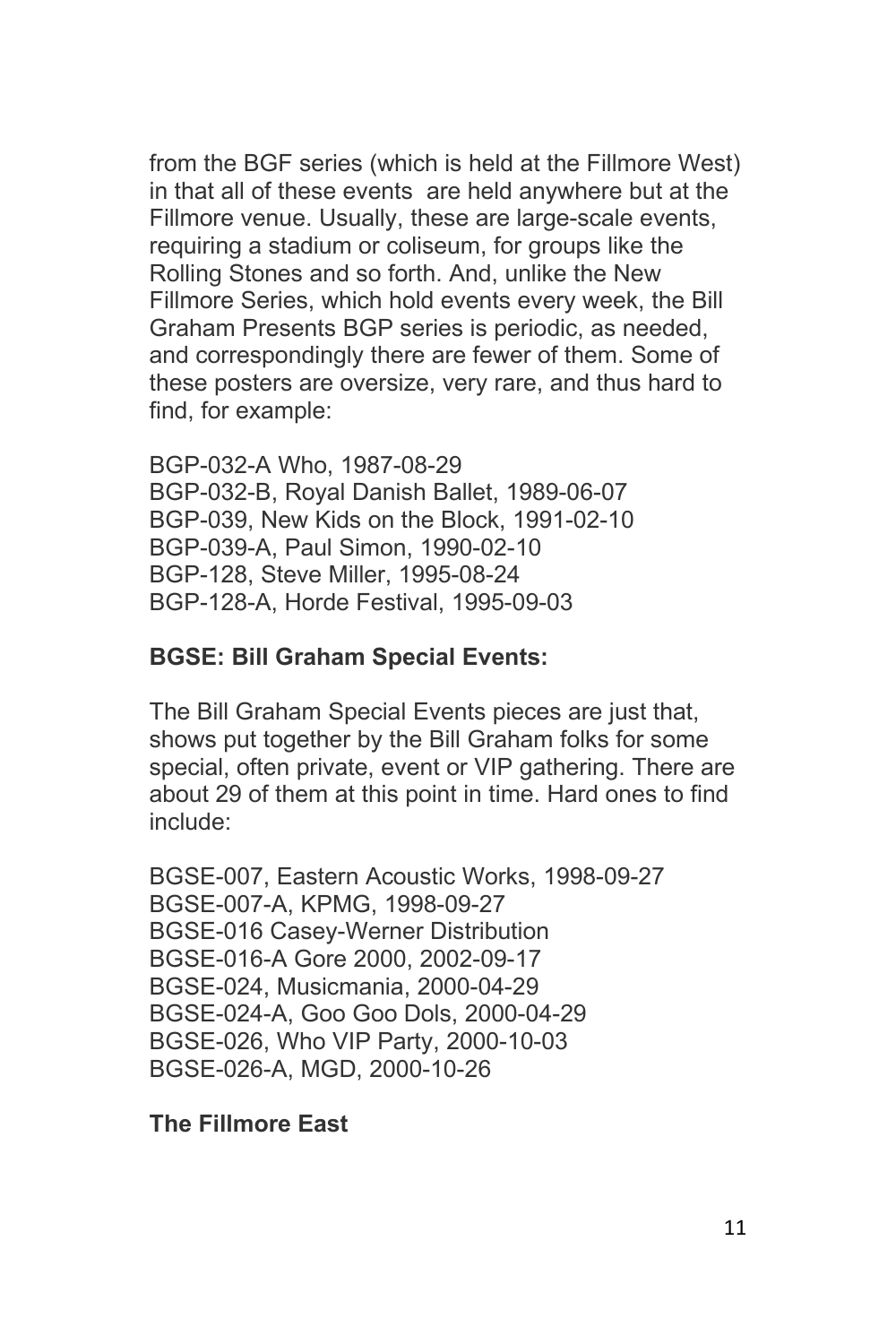I don't have a firm handle on the Fillmore East situation. I know there were about 65 events during the run at the Fillmore East, but I don't know how many had their separate posters, shared a poster, and so forth. The expert on the Fillmore East is Jacaeber Kastor and I am looking to him for guidance in his area. I have never collected this venue.

#### **Grande Ballroom Set**

A standard set of Grande Cards is said to consist of the 81 postcards starting with the Southbound Freeway show on 2000-09-22 and ending with the Frost show on 1969-08-06. But there are a number of other items that could be collected, some of them very rare like the Terry Reid card (1969-01-10/12), which is a Russ Gibb event at the Grande Ballroom. This is NOT generally considered part of the series, because it was for a scheduled event that was cancelled. There were five printer's proofs made, and these were never distributed. There are perhaps two known copies.

There is also some argument about including what is called Grande Card #7, since it was not actually a Russ Gibb event, but rather a Trans-Love event. Trans-Love figures in a number of Grande/Gibb productions and was very much part of that whole scene and it should be included. Most collectors I know (myself included) certainly consider the #7 card part of the set and collect it assiduously.

There is also much discussion about the various shows that were held in places like, Cincinnati and St. Louis, Chicago, and Cleveland. As Eric King correctly points out in his definitive treatment of this venue: ""Since no one wants to include them (everyone wants the cards. They just do not want them required for a set to be complete.)"